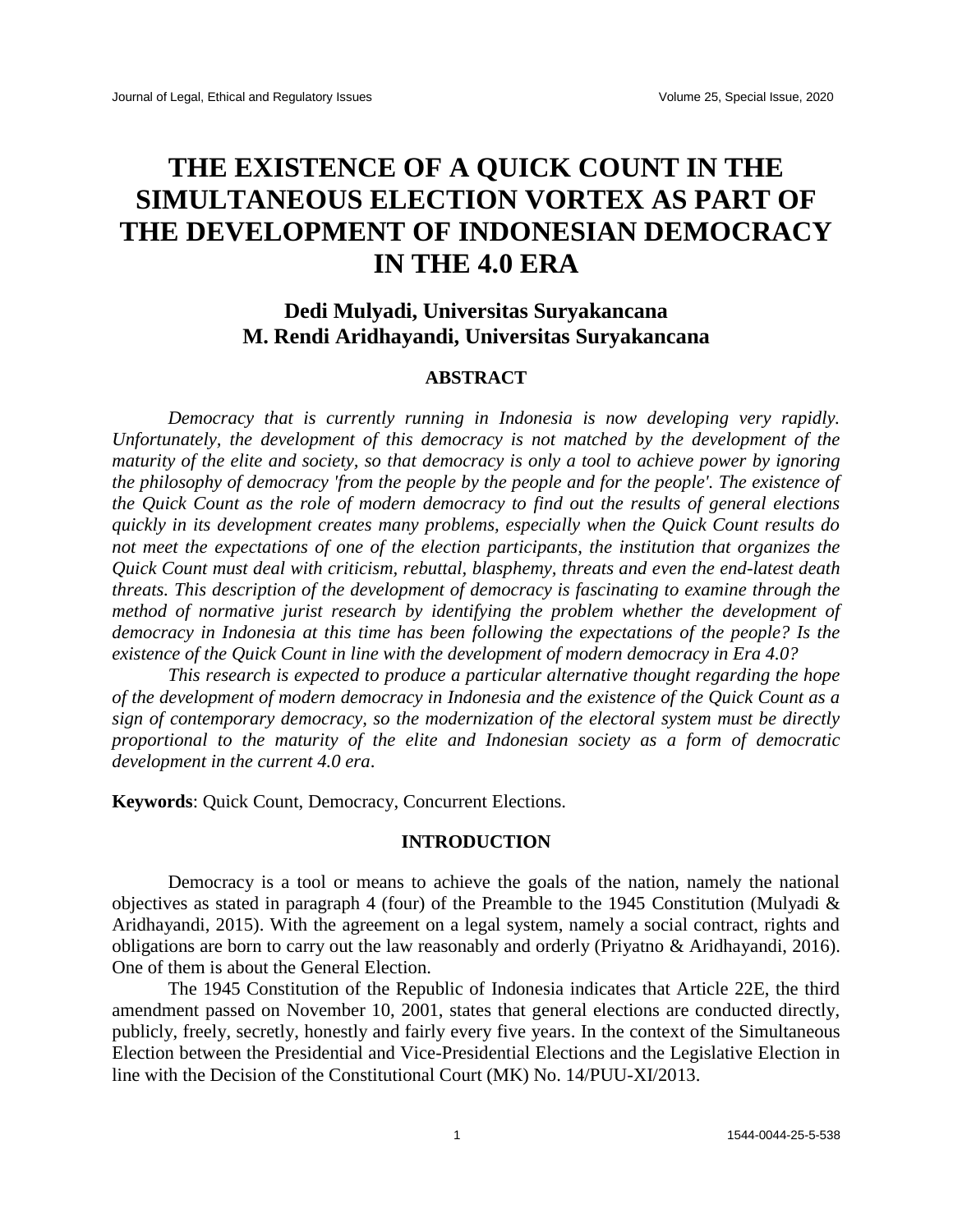The Constitutional Court decision was then followed up through Law no. 7 of 2017 concerning General Elections, following Article 1 Paragraph (1) General Election, from now on referred to as Election, is a means of people's sovereignty to elect members of the People's Representative Council, members of the Regional Representative Council, the President and the Vice President and to elect members of the Regional People's Representative Council, which is carried out directly, publicly, freely, secretly, honestly and fairly within the Unitary State of the Republic of Indonesia based on Pancasila and the 1945 Constitution of the Republic of Indonesia.

The General Election is then referred to as the Simultaneous Election. Their implementation socially, economically, politically, democracy and law are at a crossroads which is worsened by the atmosphere of international development in almost all fields of life which confirms that 21st-century globalization is no longer merely as a processor as a system that must be implemented but has been established as an ideology of the international community (Gelines, 2003). Coupled with the increasingly sophisticated developments and the increase in science and technology, it is apparent that it affects people's lives (Nugraha et al., 2019).

In this simultaneous general Election, the existence of a quick count or quick vote count, also known as parallel voting tabulation, is a useful method for monitoring voting day (Rizani, 2017). based on Article 28 Paragraph (1, 2 & 3) General Election Commission Regulation No. 10/2018 concerning Socialization, Voter Education, and Public Participation in Election Implementation as part of the development of accountability for the democratic process in Indonesia is an exciting issue to be studied more deeply, especially after the holding of simultaneous general elections on April 17 2019, a problem arises in the middle. The community regarding the Quick Count results, especially for the presidential Election. Various opinions emerged on the results of the Quick Count both responding to the results of the Quick Count positively and negatively (Andika et al., 2019).

The results of the Quick Count, if not managed properly, have the potential to create widespread conflict among the community, especially the supporters of each contestant. Even those who drew the pros and cons of the Quick Count results were proven by the reporting of 6 (six) Quick Count agencies to the National Police Headquarters by one of the contestants who felt aggrieved, one of the directors of the Quick Count agency received various threats and became the target of the murder of suspects whose legal process was still running until recently.

#### **METHOD**

Based on the above discussion, the author implements a normative juridical approach in carrying out this research as a basis for analysis is secondary data. The normative juridical system is an approach through a process of testing or analyzing secondary data in the form of secondary legal materials by understanding law as a rule or positive norm in applicable legislation, so this research is understood as library research, namely research on secondary materials (Soekanto, 1985).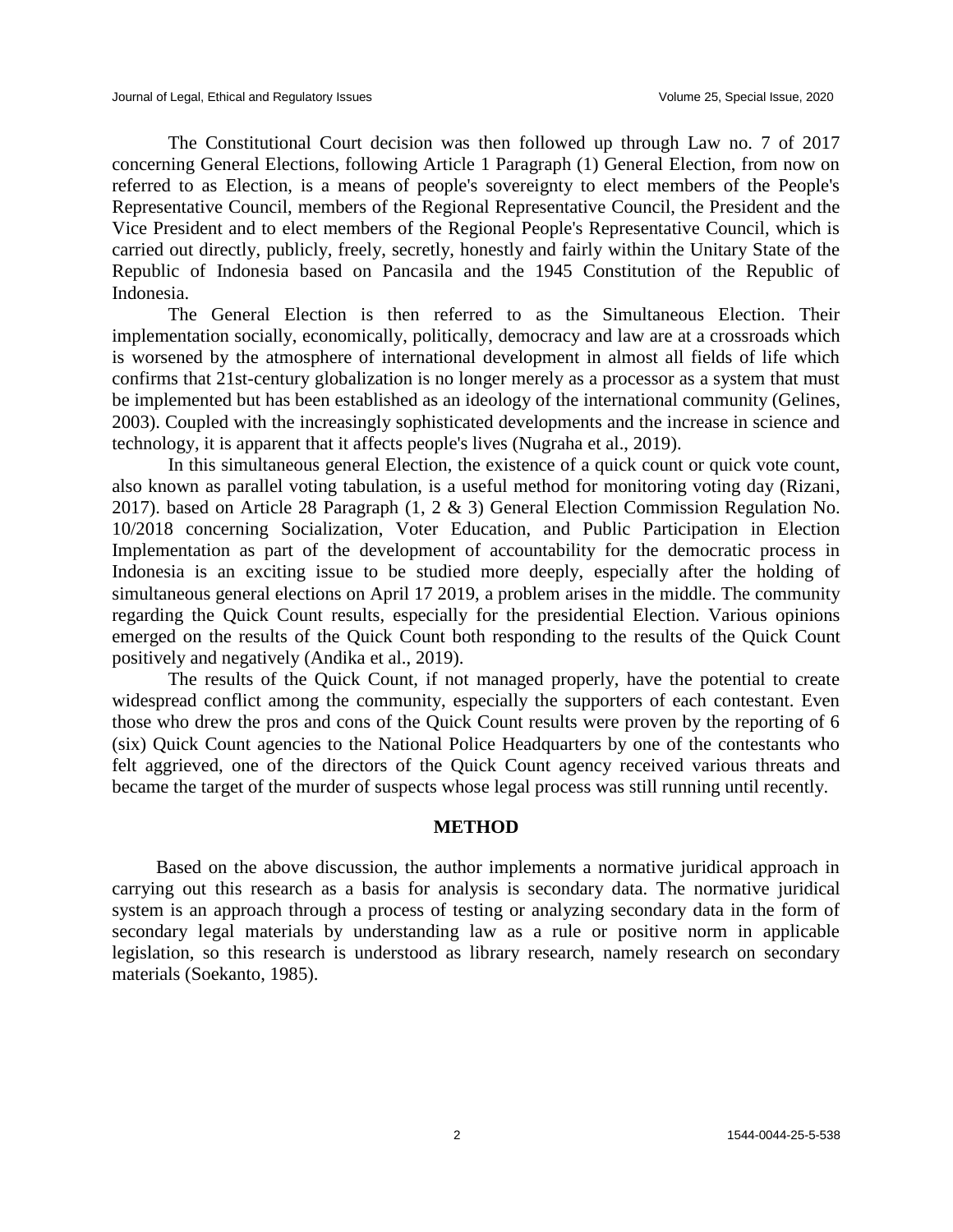#### **DISCUSSIONS**

#### **Public Expectations in the Development of Democracy in Indonesia**

Indonesia, as one of the largest democracies in the world at this time, has experienced extraordinary developments. This is in line with the notion of Democracy as a form or mechanism of the state government system as an effort to internalize the values of people's sovereignty (citizen power) over the state to be implemented by the government.

The Indonesian state, as a democratic constitutional government, is the embodiment of democratic values in the legal politics of the Indonesian nation now and in the future (Mulyadi, 2018). In line with the constitution of the 1945 Constitution of the Republic of Indonesia, Article 1 Paragraph 1 *"Indonesia is a Unitary State in the form of a Republic",* Paragraph 2 *"Sovereignty is in the hands of the people .......*" Thus our constitution expressly introduces the meaning of Democracy in the system the constitutionality of the Unitary State of the Republic of Indonesia. Therefore, Democracy is the embodiment of the order of state life, which is sovereign of the people, government from and for the people (Marpaung, 2013).

The meaning of the constitution, according to Law no. 7 of 2017 concerning General Elections as a manifestation of the development of Indonesian Democracy in the era 4.0 marked by various constitutional phenomena that exceed the expectations of democratic package lawmakers (Political Party Law, Election Law, Election Management Law & Election Law) Regional Heads (Pilkada) include the phenomenon of campaigns using holographic technology so that candidates do not have to be present at the campaign venue, but campaign objectives are well conveyed. Furthermore, the existence of the Quick Count institution is following the General Election Commission Regulation (PKPU) No. 10/2018 is expected to provide an overview of the reality of aspirations and political maps in Indonesia, be able to map the dynamics of Democracy in Indonesia's increasingly mature society. The expectations of the Indonesian people for their leader figure can be illustrated through the Quick Count results in a matter of minutes with the flow of implementation determining the number of polling stations The votes (TPS) to be observed, choose the TPS to be observed randomly using data management (observation, recording, and analysis of the data from the vote count) (Karami & Pradani, 2017).

This dynamic illustrates that the development of Democracy in Indonesia is currently very advanced, even though the progress of the democratic process is not matched by sufficiently proportional regulations or regulations so that this progress often turns into a potential conflict that is detrimental to society. These phenomena are a picture of the development of Democracy in Indonesia as part of a modern democratic state following the expectations of the Indonesian people today.

## **The Existence of the Quick Count is in Line with the Development of Modern Democracy in the Era 4.0**

The jargon "*The World Is In Your Hand"* as a consequence of the current globalization which is currently unstoppable and has penetrated the joints of Indonesian society, spiced with increasingly sophisticated technological developments the world has now entered the era of the industrial revolution 4.0 with a characteristic emphasis on Digital economic patterns, artificial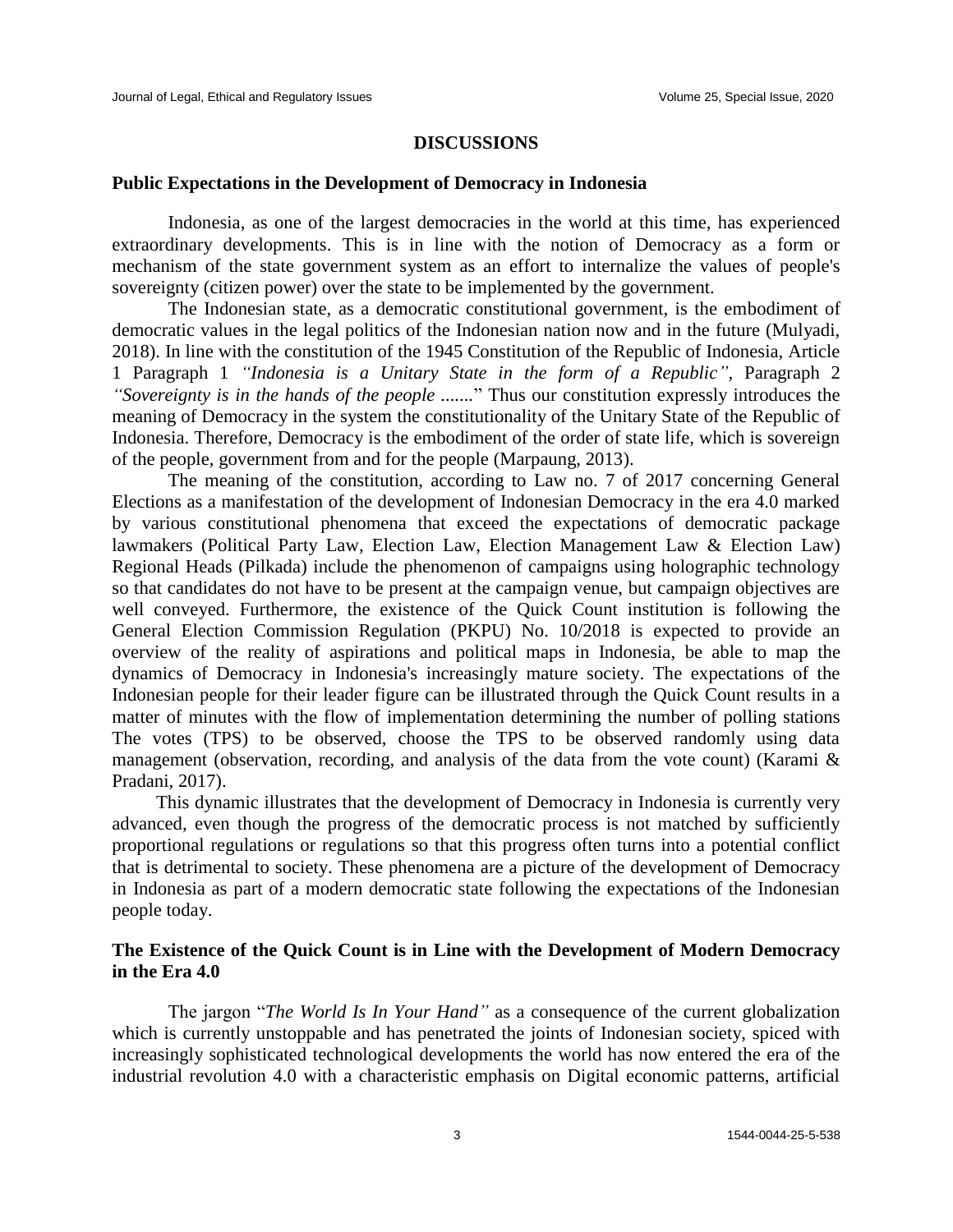intelligence, big data, robotic or what is known as the phenomenon of disruptive innovation, in a political context in a country that implements a modern democratic system, it turns out that it cannot be separated from this influence, this is marked by one of the phenomena of a campaign system using holographic technology. Although from the juridical side there is still no precise regulation, rampant hoax crimes and the acceptance of survey institutions that carry out quick counts as a means of control and comparison of the results of calculations carried out by the General Election Commission (Real Count) in the General Election of Regional Heads, Elections Legislative (Pileg) and Presidential Election (Pilpres) in Indonesia.

Suseno (2016) said that a modern democratic country is a law state whose government is supervised by the people, implementing free, honest and fair elections, which adhere to the principle of the majority and guarantees for fundamental democratic rights, in addition to these characteristics in the development of a modern democratic country as well. Must provide space for the recognition and protection of the human rights of citizens, the existence of a free/independent judiciary, the freedom of the Press, the glory of differences and diversity of ethnicity, religion, class as a pluralist state political reality.

The General Election Commission (KPU), which holds general elections (Mulyadi, 2018), has the authority to regulate the existence of the Quick Count institution as one of the modern democratic institutions that must be able to carry out an internal supervisory function that places the noble values of human rights as part of social dynamics. The Quick Count institution is regulated in Law No. 7 of 2017 concerning General Election which is further held in PKPU No. 10/2018, in the 2019 Election, there were 40 (forty) survey institutions that carried out quick counts that had officially registered with the KPU.

In PKPU No. 10/2018 Article 28 Paragraph (1) explains that surveys or opinion polls and quick counts of election results are conducted by institutions registered with the KPU. Thus Quick Count institutions that have registered with the KPU are official institutions following the statutory requirements. Then the Quick Count results are also official regardless of the accuracy of the products. Paragraph (2) The registered survey institution must be a legal entity in Indonesia, and the source of the funds does not come from foreign financing. This paragraph is intended to minimize interference from other countries on the sovereignty of the democratic process in Indonesia. Paragraph (3) the survey institution must register with the KPU by submitting documents in the form of a schedule and location plan, deed of establishment and management structure, this paragraph can make it easier for election organizers, in this case, the KPU to track the work area and management personnel of the Quick Count institution.

The purpose of the birth of a survey institution that conducts Quick Count in the general elections for the President, Vice President and the Legislative Election simultaneously in 2018, including as a control tool to anticipate potential fraud, however, the Quick Count is carried out by randomly sampling data and using scientific methods, which may allow some errors-in performing the calculations, provided that the larger the sample size, the smaller the margin of error. For example, the margin of error in the Quick Count by the Indonesian Survey Institute (LSI) in the 2013 Regional Head Election of Central Java Province was 0.11%, the desired error rate was 0.11% and using the confidence level was 95% (Uya et al., 2018).

The Quick Count Institute in the development of modern democracy in the world has historically been a fundamental institution for predicting the outcome of democracy in a country, for example, the regime change in several countries including Chile in the 1988 Election, Panama State in the 1989 Election, and Bulgaria in the General Election. In 1990, the Dominican